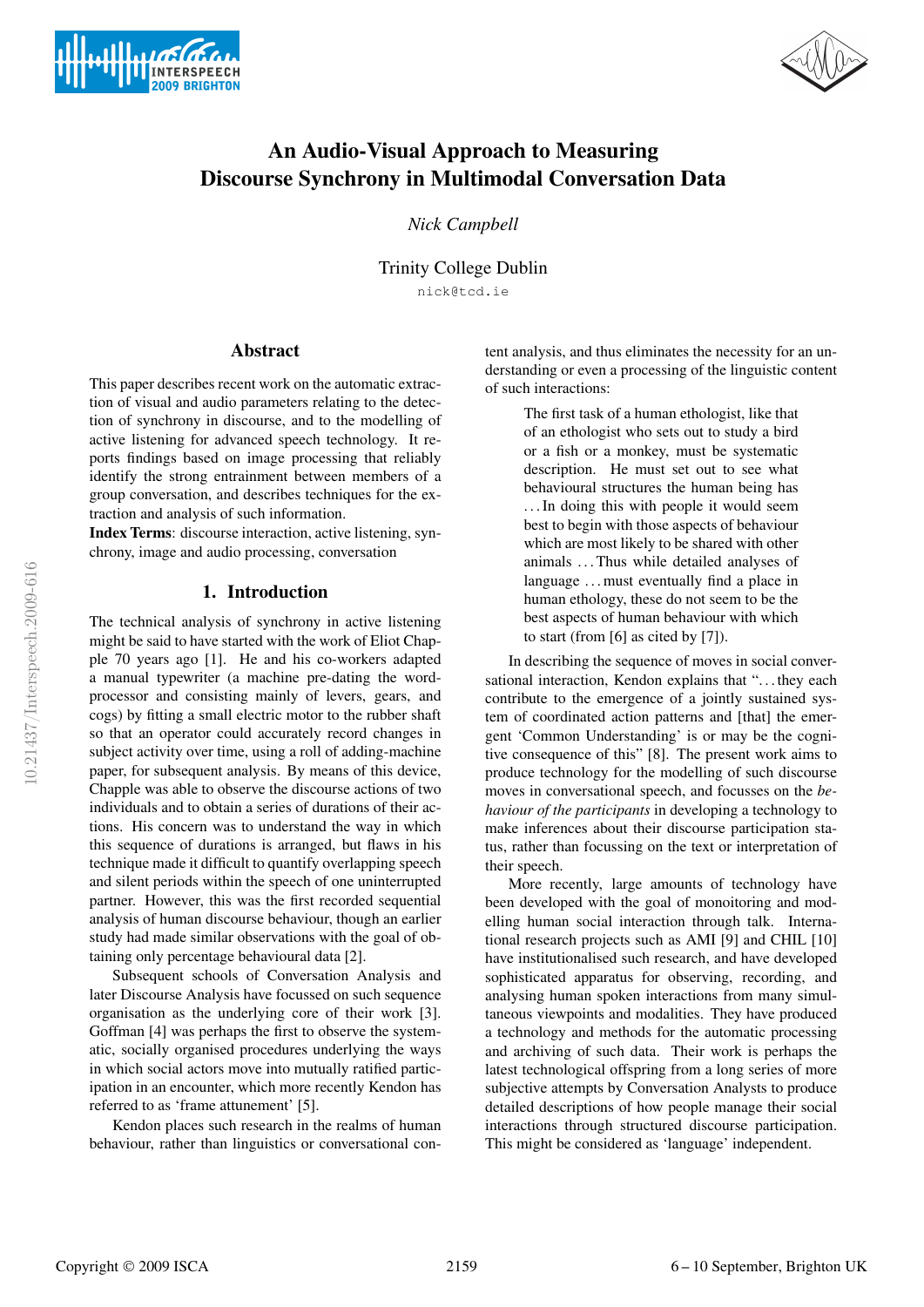

Figure 1: *The 360-degree lens assembly taken from a SONY RPU-C251device (left), and fitted to a PointGrey Flea2 industrial video camera (right) and a similar Palnon lens on a small firewire Firefly camera (bottom left).*

### 2. Technology for listening to a conversation

This paper extends previous work presented in [11] and [12] on patterns of speech and silence, and patterns of overlapping speech, observed in a corpus of 100 30 minute telephone conversations [13], and links it with subsequent analyses of a corpus of 3 90-minute roundtable conversational interactions [14] that were recorded using a range of multimodal sensors including a small 360-degree table-top video camera (shown in Figure 1).

Figure 2 shows a typical screenshot from an interactive web page<sup>1</sup> showing discourse behaviour as observed in the recorded telephone conversations. The bars in the figure show the speech activity of two people during the first thirteen minutes of their sixth telephone conversation and it is clear that Pink (the upper bars) dominates the conversation after the first seven minutes, while Blue (the lower bars) takes the lead during the first six minutes of the 30-minute conversation.

This type of plot reveals much information about the structure of the conversation without requiring any indication of what was being said. Long continuous stretches of speech activity most likely indicate parts of the conversation with high propositional content; while the short bursts of overlapping activity probably indicate backchannel utterances showing agreement or interest. Previous work has attempted to model this activity and the balance of dominance throughout the 100 conversations [15]. It is interesting to note that the concepts of 'turn' and of 'utterance' are particularly difficult to define when examining this type of natural and highlyoverlapping conversational data.



Figure 2: *Schematic speech on/off activity, one-minute per line, from a telephone conversation, showing the high degree of overlap and the shifting dominance patterns throughout the conversation.*

# 3. Active Listening

Traditional approaches to Multimodal Interface design have tended to assume a 'ping-pong' or 'push-to-talk' approach to speech interaction wherein either the system or the interlocuting human is active at any one time. This is contrary to many recent findings in conversation and discourse analysis, where the definition of a 'turn', or even an 'utterance' is found to be very complex; people don't *take turns* to talk in a typical conversational interaction, but they each contribute actively to the joint emergence of a 'common understanding' through a process of 'Active Listening' (AL) in which both participants *mutually* interact, frequently overlapping their speech.

As defined in the Wikipedia, AL is "a structured way of listening and responding to others [which] focuses attention on the speaker. Suspending ones own frame of reference and suspending judgment are important in order to fully attend to the speaker." specifically, "Having the ability to interpret a person's body language allows the listener to develop a more accurate understanding of the speaker's words" ([17] quoted in Wikipedia).

In contrast to the popular definition above, which concerns *attention paid by the listener* and presupposes special 'techniques of listening', the present author would instead claim that AL is more a process whereby *both* participants actively engage in the discourse in an overlapping and complementary manner, as illustrated in Figure 2 above, and where the focus is on contributory and participatory discourse actions, rather than on the cognitive attention states of the listener. These are physical observables that can readily be measured.

<sup>&</sup>lt;sup>1</sup>The page (http://feast.atr.jp/cgi-bin/mnatr/taba/esp\_c/...) has disappeared temporarily due to the closure of the ATR SLC Labs in Japan, but this and similar data will soon be made publicly available again from the SSPNET Social Signal Processing web site [16].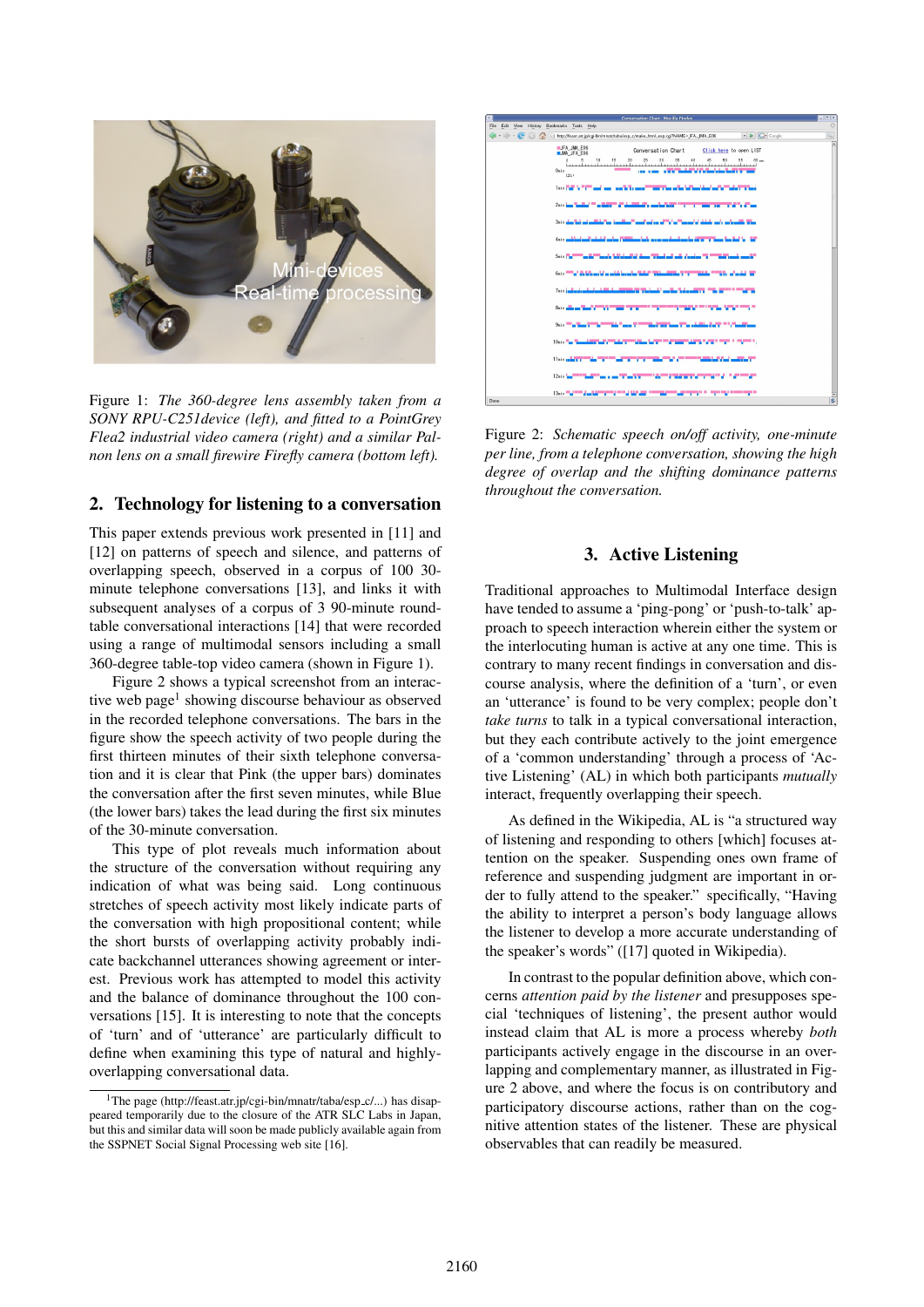

Figure 3: *Multimodal conversation data capture and analysis, showing colour-coded speech activity per person in an interactive flash movie framework. Subtitles and activity plots are the result of manual transcription.*

### 4. Synchrony

Figure 3 shows a scene from day 1 of the three multimodal conversation recordings. The cursor on the dataplot shows a moment, just after a burst of activity, when there is particular engagement in the discussion. The figure shows not only that all participants are focussed on a common space (represented by the hands of speaker topright) but also that they are close to taking a common pose. Careful extended examination of this material for a Mumin analysis [18] has revealed a remarkably high number of times when all four participants are in close synchrony of movement, pose, and action.

The figure shows a complex data plot, with colourcoded talk & silence bars indicating speech activity for each participant overlaid on a movement display (in this case horizontal head movement) similarly colour-coded. This latter data stream is produced fully automatically in real time by image-processing based on head-detection using a modified Viola-Jones algorithm [19]. Head detection is very reliable, and bodies are assumed in the space 2.5 times the head-width immediately below. All movement in these areas is tracked in two dimensions, with an estimate also made for forward-backward movement from changes in detected head size [20].

Figure 4 illustrates these traces (low-pass filtered in this case) showing how precisely the movements align. Whereas we were expecting a cascade of movements as one participant reacts to an event from another, it appears that a window-width of 1 frame is sufficient to capture many of these synchronous movements.



Figure 4: *Schematic diagram of joint action, showing colour-coded movement traces, derived automatically from the image processing, for head and body of each of the four participants, with an average 'overall movement' trace in the middle. Arrows show peaks of joint simultaneous movements. The plot covers about 5 minutes of interaction*

# 5. Discussion

Activity peaks in the movement indicate bursts of high interaction in the conversation, as illustrated from the manual transcriptions in Figure 5. There are clear sequences of propositional content, and bursts of high activity at the transitions. These are points of high engagement, indicating key points of the interaction. Figure 6, showing automatic measurements, is almost a perfect reflection of Figure 5 which required human judgement. These typically correlate at rates higher than 0.8, rendering manual transcription redundant.

# 6. Conclusions

This paper has presented material derived from multimodal recordings of multi-party conversational interactions, showing that participants engage positively in a discourse, synchronising their speech and movements to a very high degree, and frequently speaking and moving simultaneously at points of high engagement. Previous findings based on telephone conversations (in Japanese) were confirmed in the multi-party round-table conversation data (in English). Particular note should be taken of the high amount of overlapping speech at regular periods throughout the discourse, and of the use that can be made of these for detecting topic changes and participation status.

A key point made in the paper is that whereas previous work required lengthy and expensive manual transcription of the data, the proposed automatic procedures derived from simple image processing show a very high correlation with the transcribed speech activity.